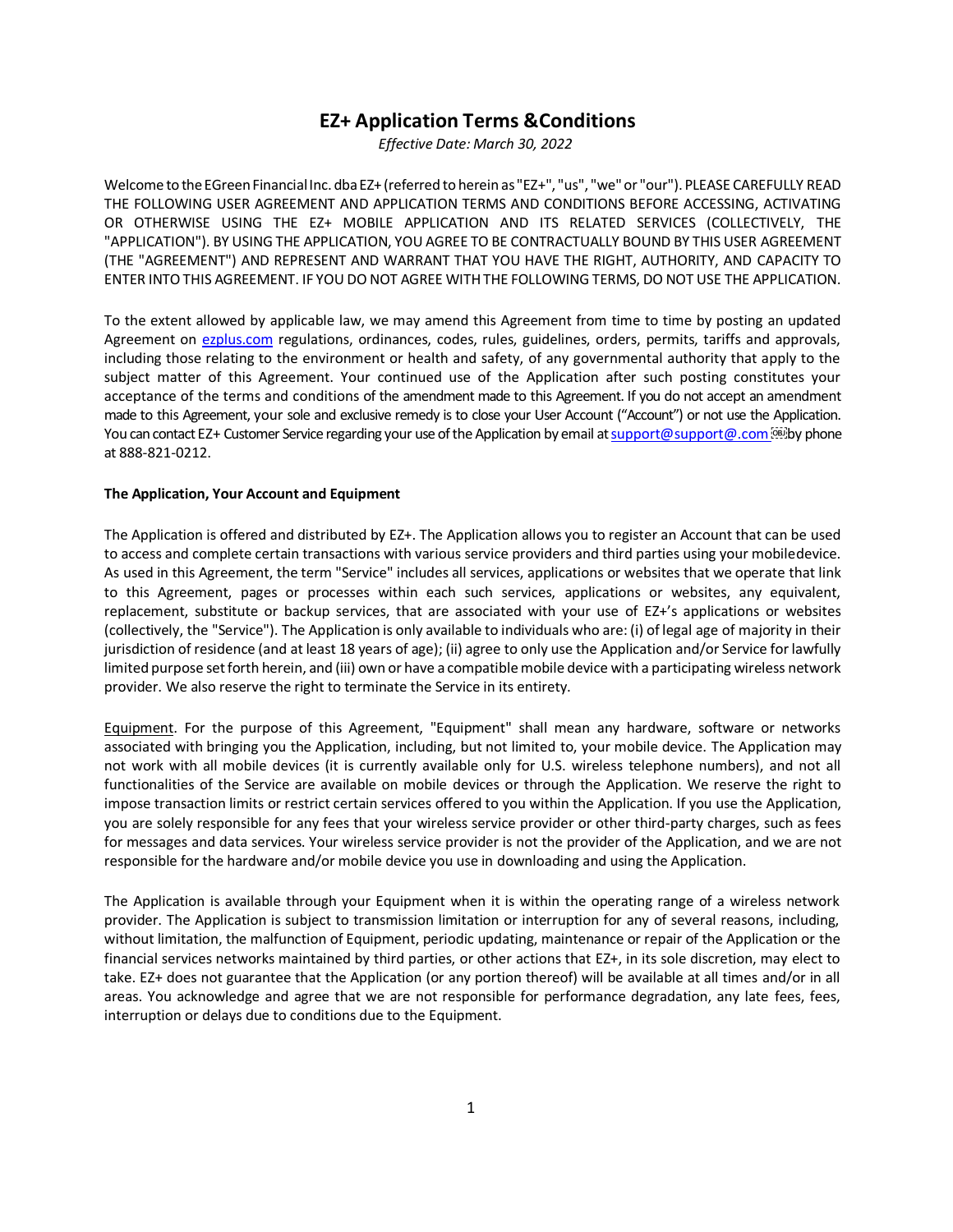Third Party Websites and Services. The Services may contain links to third party websites and services, or information provided by such parties, over which EZ+ has no control. You acknowledge and agree that EZ+ does not endorse, verify, or make any representations regarding these third-party websites and services and is not responsible for the availability of, and any liability arising from, any such third-party websites, services, or information. EZ+ is not liable to you or any other party for any loss or damage which may be incurred by you as a result of these third -party websites and services. It is recommended that you carefully review any terms of use and privacy policy of any linked third-party website before providing any information to that website or using its products and services. We have not tested, nor do we review, monitor, or verify any information, software, or products found or provided by third party providers and therefore do not make any representations about any third-party associated products or services. You will need to make your own independent judgment regarding your interaction with services providersusing the Service. It is your responsibility to evaluate the accuracy, reliability, timeliness, and completeness of the content provided by the third-party service provider.

Authorizations. Each time you initiate a payment transfer through the Service, you authorize us to debit or credit the relevant card or service provider on your behalf in accordance with your instructions and the terms and conditions of this Agreement. Your authorization permits us to complete the transfer (including deducting any applicable fees), to correct any errors in the transfer, and, in our sole discretion, to resubmit any transfer that is rejected by a service provider or recipient, to the extent permitted by applicable law. By initiating payment, you authorize EZ+, directly or through a third-party service provider, to use commercially reasonable methods to authenticate the information that you have supplied for making payment through its portal. In the event a payment is not successful due to any reason, including failure to authenticate transaction, EZ+ is not responsible for loss of merchandise due to delayed or missed payments.

Authorized Users. You will be liable for all transactions arising from any use of the Service and any use of your Account. Your right to access and use the Application is personal to you and is not transferable by you to any other person or entity. You are only entitled to access and use the Application for lawful purposes. You may only have one Account associated with one email address and phone number. We reserve the right to terminate and/or close your Account and all access to the Services in the event you violate the terms of use of the Application.

Third Party Permission. If you permit another person to use your Account, you will be responsible for any transactions made and any fees incurred by such person. You will be liable for these transactions and fees even if the person that you permitted to use your Account exceeds the scope of the authority that you gave. Further, you acknowledge and agree that you will not hold EZ+ or any of its affiliates responsible for, and will indemnify us from, any liability arising from the actions or inactions of this third party in connection with the permissions you grant.

Unauthorized Use. You agree not to provide access to your mobile device to anyone you do not authorize to use your Account. You are responsible for all use of your Account and for ensuring that use of or accessto your Account complies fully with this Agreement. You acknowledge and agree that any use of the Application occurring through your installed Application shall be deemed to be your actions and that EZ+ may rely upon such actions. You are solely responsible for protecting the security of the installed Application on your mobile device.

Fraud Abuse. You agree to immediately notify us if you suspect fraudulent or abusive activity. If you notify us, or we otherwise suspect fraudulent or abusive activity, you agree to cooperate with us in any fraud investigation and to use any fraud prevention measures we prescribe. Your failure to cooperate or to use such measures will result in your liability for all fraudulent usage or abusive activity associated with your use of the Application. You agree and understand that you are responsible for maintaining the confidentiality of your username and password which, together, allows you to access the Application.

Electronic Communication and Consent. By registering for an Account and accepting the terms and conditions of this Agreement, you consent to receive electronic communications about your account, including notices and information via email to the primary email address we have in our records for you and, via text to the mobile phone number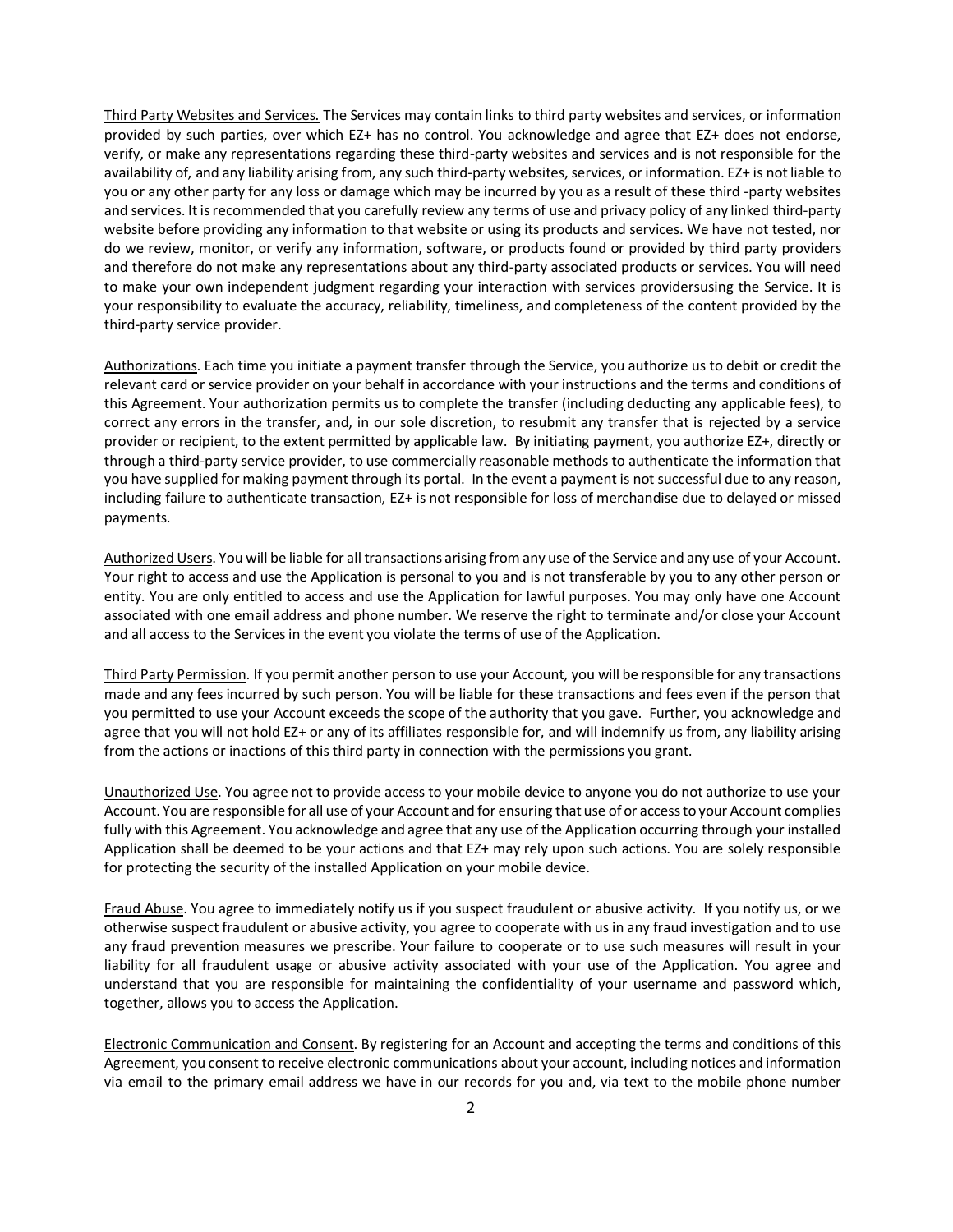associated with the Account and Application. All notices and information sent to you via email and/or text message will be deemed to be in writing and received by you when sent to you. EZ+ reserves the right to close your Account if you withdraw your consent to receive electronic communications. Any electronic communications will be considered to be received byya within 24 hours of the time we post it to our website, within the Application, or email it to you. We may change or modify this Agreement, including Application features, from time to time by informing you of such change when you access the Application. You may stop receiving text messages from us at any time by replying "STOP" to any text message you receive from us.

Change of Address. You agree to tell us immediately if your U.S. mail or postal address or if your email address changes. If you do not notify us about an address change, information regarding your Account may be mailed or emailed to the wrong person. Any notice we send to you shall be deemed delivered three (3) business days after mailing it to you at the last U.S. mail or postal address you provided for your Account or one (1) business day after emailing it to you at the last primary email address you provided for your Account. You agree we may accept changes of mail or postal address from the U.S. Postal Service.

Notices to EZ+. Except as otherwise stated herein, notice to EZ+ must be sent by postal mail to our corporate headquarters at the attention of our Legal department, which is currently: EZCORP, Inc. Attn: Legal Department, 2500 Bee Caves Rd, Bldg. 1, Suite 200, Rollingwood, Texas 78746.

Privacy and your Personal Information. For information about our data protection practices, please read EZ+'s Privacy Policy, located at [ezplus.com,](https://ezplus.com/) is hereby incorporated into this Agreement. This policy explains how EZ+ treats your personal information when you access the Application and use the Services. The policy may be updated from time to time at our discretion. Changes will be effective upon posting to the site [ezplus.com](https://ezplus.com/) or within the Application.

Password Security and Keeping Your Email and Address Current. You are responsible for maintaining adequate security and control of any and all IDs, passwords, personal identification numbers (PINs), or any other codes that you use to access the Account and Services. You are responsible for keeping your mailing address and email address up to date in your Account Profile.

Telephone Monitoring/Recording. From time to time, we may monitor and/or record telephone calls, in accordance with applicable law, between you and us to ensure the quality of our customer service or as required by applicable law.

Confidentiality and Disclosure of Information. We will disclose information to third parties about your Account, and transactions: (i) where it is necessary for completing transactions; (ii) in order to verify the existence and condition of your Account for ourselves or for a third party; (iii) in order to verify youridentity or any accounts you hold (including wireless service accounts); (iv) in order to comply with government agency or court orders; (iv) if you give us your written permission; or (v) in accordance with our Privacy Policy , which can be found on our website or within the Application. We may share your address and contact information with aservice provider to allow the service provider to perform any related customer service function.

Accuracy of Information. You are responsible for confirming the accuracy of the information you provide. You agree that EZ+ shall not be liable for inaccurate information provided by you.

Fees. There are no fees charged to you to download the Application or create an Account.

Taxes. It is your responsibility to determine what, if any, taxes apply to the payments you make or receive, and it is your responsibility to collect, report and remit the correct tax to the appropriate tax authority. EZ+ is not responsible for determining whether taxes apply to your transaction, or for collecting, reporting or remitting any taxes arising from any transaction or use of the Service.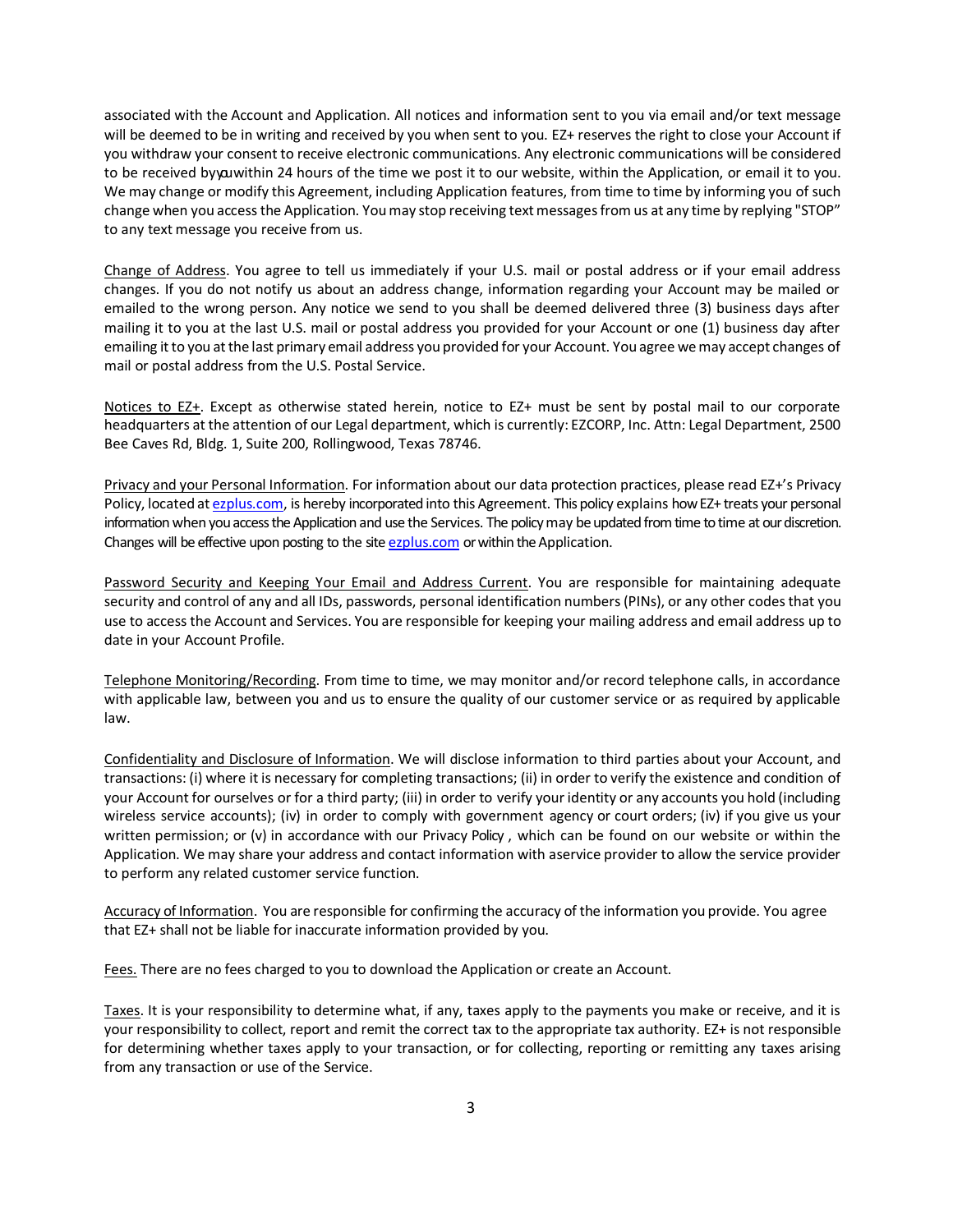### **Registration, Suspension of Use, and Closure**

We, in our sole discretion, may limit your use of, suspend or terminate your privileges with respect to your Account, with or without cause or notice, other than any notice required by applicable law.

If we close or suspend use of your Account (which closure will result in termination of your privileges with respect to the associated the Application, Services, and Account), we will send an email to the primary email addresswe have in our recordsfor you. Upon closure of your Account, you mustimmediately discontinue use of your Account. Closure of your Account will not affect your obligations under this Agreement or with other service providers.

Termination. This Agreement is in effect each time you use the Application. EZ+ may terminate your use of the Application at any time without cause or prior notice. This may happen, for example, if your identity cannot be confirmed or the action is necessary to protect the security of the Application. This Agreement will continue to apply following its termination with respect to any obligations incurred or arising prior to its termination.

### **Closing Your Account**

How to Close Your Account. You may close your Account at any time by calling customer service. Upon Account closure, we will attempt to complete any pending transactions, unless otherwise legally prohibited. If you have a pending payment, we will not close your Account until that payment has been made, but we may limit your ability to make additional transactions using your Account.

Limitations on Closing Your Account. You may not close your Account to evade an investigation. If you attempt to close your Account while we are conducting an investigation. You will remain liable for all obligations to EZ+ or its service providers related to your Account even after the Account is closed.

### **Restricted Activities**

Restricted Activities. In connection with your use of our Services or Application, or in the course of your interactions with EZ+, other users, or third parties, you agree you will not:

- a) Breach this Agreement or any other agreement or policy that you have agreed to either expressly or through your continued use of EZ+;
- b) Violate any applicable law, including but not limited to any law, statute, ordinance, or regulation (for example, those governing financial services, consumer protections, unfair competition, anti- discrimination or false advertising);
- c) Infringe EZ+'s or any third party's copyright, patent, trademark, trade secret or other intellectualproperty rights, or rights of publicity or privacy;
- d) Act in a manner that is defamatory, trade libelous, threatening or harassing;
- e) Provide false, inaccurate or misleading information;
- f) Send or receive what we reasonably believe to be potentially fraudulent funds;
- g) Refuse to cooperate in an investigation, or refuse to provide confirmation of your identity or any other information you provide to us;
- h) Control an Account that is linked to another Account that has engaged in any of these RestrictedActivities;
- i) Use the Service for commercial or personal purposes in a manner that results in or may result in complaints, disputes, Claims, reversals, chargebacks, fees, fines, penalties and other liability to EZ+, other users, third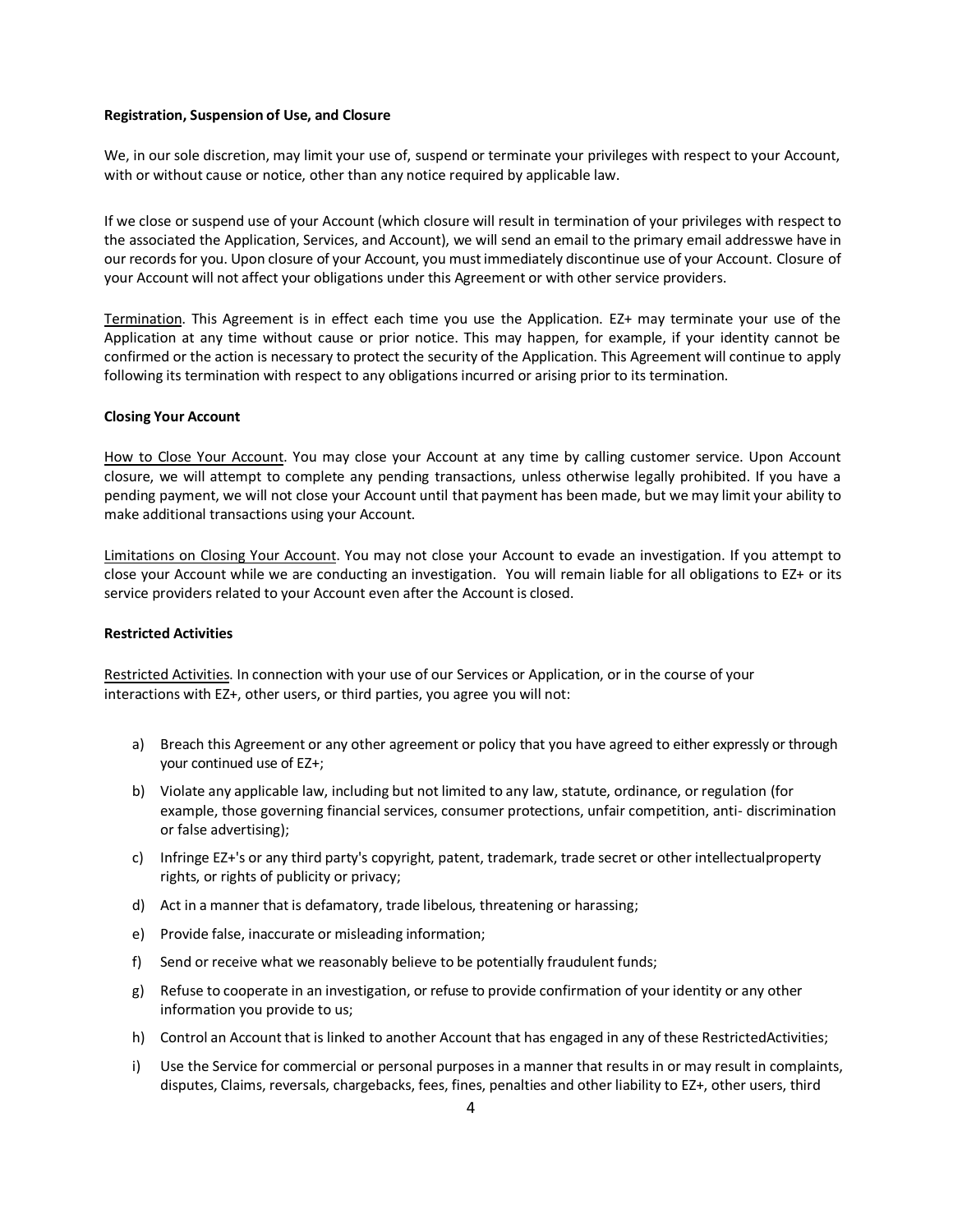parties or you;

- j) Access the Services from a jurisdiction that is not permitted by EZ+;
- k) Take any action that imposes an unreasonable or disproportionately large load on our infrastructure; facilitate any viruses, Trojan horses, worms or other computer programming routines that may damage, detrimentally interfere with, surreptitiously intercept or expropriate any system, data or information; use an anonymizing proxy; use any robot, spider, other automatic device, or manual process to monitor or copy our website without our prior written permission; or use any device, software or routine to bypass our robot exclusion headers, or interfere or attempt to interfere with our website or the EZ+ Services;
- l) Take any action that may cause us to lose any of the services from our Internet service providers,payment processors or other suppliers;

If you breach this or permit others to do so or conduct (or attempt to conduct) any transactions that we believe are not permitted by this Agreement (such as one of the activities set forth above) or applicable law, we may, at our sole discretion and without waiving any of our rights, freeze, close, cancel, suspend, or limit your use of your Account, Application, and/or your access to the Service.

### **EZ+'s Intellectual Property Rights**

EZ+, the EZ+ Logo, are service/trademarks of EZ+. All other featured logos are service/trademarks of their respective owners.

You acknowledge and agree that contents of the Application, including its "look and feel" (e.g., text, graphics, images, logos and button icons), photographs, editorial content, notices, software (including html-based computer programs) and other material used by us for the Application, are proprietary to us and our licensors and protected under both United States and other applicable copyright, trademark and other laws. As such, you will not gain any ownership or other right, title or interest in or to them by reason of this Agreement or otherwise. You may not reverse engineer, modify, or de-compile any of the technology that we make available to you. Except as otherwise expressly stated herein, the Application and its contents may not be copied, reproduced, transmitted, displayed, performed, distributed (for compensation or otherwise), licensed, altered, framed, stored for subsequent use or otherwise used in whole or in part in any manner without our prior written consent.

License Grant. You are granted a revocable non-exclusive, limited license or right to access the Application and to print copies of any content only for your personal use. Commercial use of any content is prohibited. This license grant includes the software and all updates, upgrades, new versions and replacement software for your personal use only. You may not rent, lease or otherwise transfer your rights in the software to a third party. You must comply with the implementation and use requirements contained in all EZ+ documentation accompanying the Services. If you do not comply with EZ+'s implementation and use requirements you will be liable for all resulting damages suffered by you, EZ+ and third parties. You agree notto alter, reproduce, adapt, distribute, display, publish, reverse engineer, translate, disassemble, decompile or otherwise attempt to create any source code which is derived from the software. You acknowledge that all rights, title and interest to EZ+'s software are owned by EZ+.

#### **Limitations**

No Warranties. THE EZ+ SERVICES ARE PROVIDED "AS IS" AND WITHOUT ANY REPRESENTATION OF WARRANTY, WHETHER EXPRESS, IMPLIED OR STATUTORY. EZ+, OUR PARENT, THE OFFICERS, DIRECTORS, AGENTS, JOINT VENTURERS, EMPLOYEES AND SUPPLIERS OF EZ+ SPECIFICALLY DISCLAIM ANY EXPRESSED OR IMPLIED WARRANTIES OF TITLE, MERCHANTABILITY, FITNESS FOR A PARTICULAR PURPOSE AND NON-INFRINGEMENT REGARDING THE SERVICES, THE APPLICATION, THE PLATFORM, ACCOUNTS, ANY FEATURE THEREOF, OR ANY SUBJECT MATTER COVERED BY THE SUBSTANCE OF THIS AGREEMENT. EZ+ DOES NOT WARRANT THAT THE APPLICATION WILL BE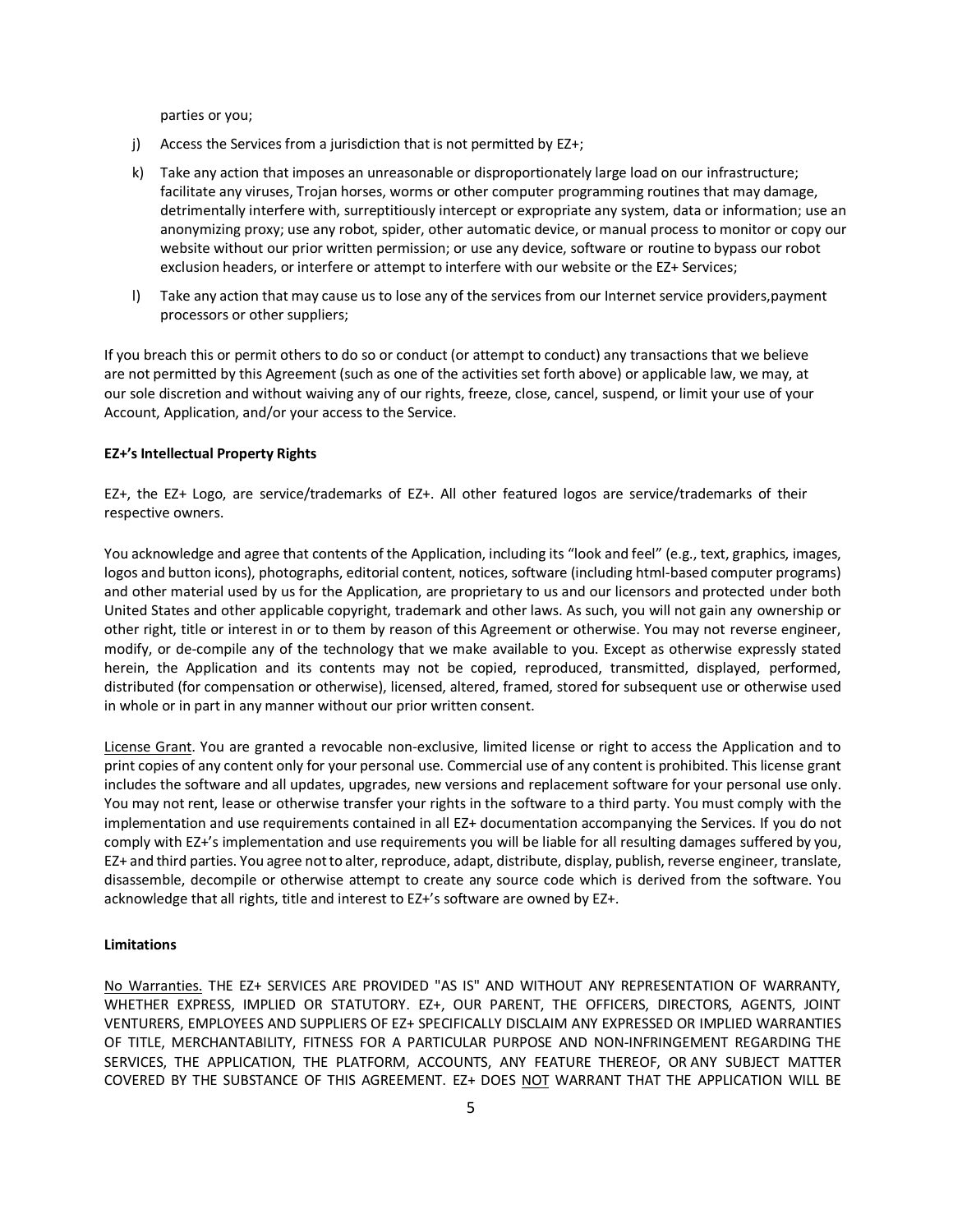ERROR-FREE OR UNINTERRUPTED, AND EZ+ DISCLAIMS ANY IMPLIED WARRANTY, INCLUDING ANY WARRANTIES OF MERCHANTABILITY OR FITNESS FOR A PARTICULAR PURPOSE, WHETHER EXPRESS OR IMPLIED. WE WILL NOT BE RESPONSIBLE FOR ANY SERVICE INTERRUPTIONS, INCLUDING, BUT NOT LIMITED TO, POWER OUTAGES, SYSTEM FAILURES OR OTHER INTERRUPTIONS THAT MAY AFFECT THE RECEIPT, PROCESSING, ACCEPTANCE, COMPLETION OR SETTLEMENT OF TRANSACTIONS OR USE OF THE SERVICE OR THE APPLICATION. Some states do not allow the disclaimer of implied warranties, so the foregoing disclaimers may not apply to you. This paragraph gives you specific legal rights and you may also have other legal rights that vary from state to state.

Limitation of Liability. IN NO EVENT SHALL WE, OUR PARENT, THE OFFICERS, DIRECTORS, AGENTS, JOINT VENTURERS, EMPLOYEES AND SUPPLIERS OF EZ+, DIRECT OR INDIRECT SUBSIDIARIES, AFFILIATES, AGENTS, EMPLOYEES, OR REPRESENTATIVES BE LIABLE TO YOU OR ANY THIRD PARTY FOR ANY SPECIAL, INDIRECT, CONSEQUENTIAL OR PUNITIVE LOSS OR DAMAGE FOR ANY BREACH OF THIS AGREEMENT, INCLUDING BUT NOT LIMITED TO LOSS OF PROFITS, LOSS OF BUSINESS OR GOODWILL, LOSS OF USE EVEN IF WE HAVE BEEN ADVISED OFTHE POSSIBILITY OF SUCH LOSS OR DAMAGE OR ANY CLAIM BY ANY THIRD PARTY. NOTWITHSTANDING ANYTHING TO THE CONTRARY IN THIS AGREEMENT, EZ+'S LIABILITY TO YOU FOR ANY CAUSE WHATEVER AND REGARDLESS OF THE FORM OF THE ACTION, WILL AT ALL TIMES BE LIMITED TO THE PROCESSING FEES YOU HAVE PAID US REGARDING YOUR USE OF THE APPLICATION, CARD, AND SERVICES WE PROVIDE.

WE SHALL NOT BE LIABLE IF WE ARE UNABLE TO PROVIDE THE APPLICATION (OR ANY PART THEREOF) OR PERFORM ANY OF OUR OBLIGATIONS CONTAINED IN THIS AGREEMENT DUE TO, DIRECTLY OR INDIRECTLY, THE FAILURE OF ANY EQUIPMENT OR ANY INDUSTRIAL DISPUTE, WAR, FLOOD, EXPLOSION, ACT OF GOD OR ANY OTHER EVENT BEYOND OUR CONTROL. NOTHING INTHIS AGREEMENT SHALL OPERATE SO AS TO EXCLUDE OR LIMIT OUR LIABILITY FOR ANY LIABILITY WHICH CANNOT BE EXCLUDED OR LIMITED BY APPLICABLE LAW.

Indemnity. You agree to defend, indemnify and hold harmless EZ+, the wireless carrier, and their respective affiliates, advertising and promotion agencies and their service providers and all of their respective officers, directors, employees and agents (collectively, the "EZ+ Parties") from any loss, liability, claim, or demand, including reasonable attorneys' fees, made by any third party due to or arising out of your use of the Application in violation of this Agreement or applicable law and/or arising from a breach of this Agreement and/or any breach of your representations and warranties set forth herein.

Governing Law. Any claim between you and EZ+ arising out of or connected with this Agreement or the Application shall be resolved exclusively within the federal and state courts residing within Travis County, State of Texas, U.S.A., and you waive any jurisdictional venue or inconvenient forum objections to such courts. Any claim between you and a third-party service provider shall be handled in accordance with the dispute resolution provisions of that agreement.

Contact EZ+ First. If a dispute arises between you and EZ+, our goal is to learn about and address your concerns and, if we are unable to do so to your satisfaction, to provide you with a neutral and cost-effective means of resolving the dispute quickly. Disputes between you and EZ+ regarding the EZ+ Services may be reported to Customer Service.

# **ARBITRATION. PLEASE READ THIS SECTION CAREFULLY – IT MAY SIGNIFICANTLY AFFECT YOUR LEGAL RIGHTS, INCLUDING YOUR RIGHT TO FILE A LAWSUIT IN COURT AND TO HAVE A JURY HEAR YOUR CLAIMS. It contains procedures for MANDATORY BINDING ARBITRATION AND A CLASS ACTION WAIVER.**

## **IF YOU ARE A U.S. RESIDENT, YOU ALSO AGREE TO THE FOLLOWING MANDATORY ARBITRATION PROVISIONS:**

We Both Agree to Arbitrate. You and the Company agree to resolve any claims relating to these Terms through final and binding arbitration, except that, to the extent you have in any manner violated or threatened to violate the Company's intellectual property rights (for example, trademark, trade secret,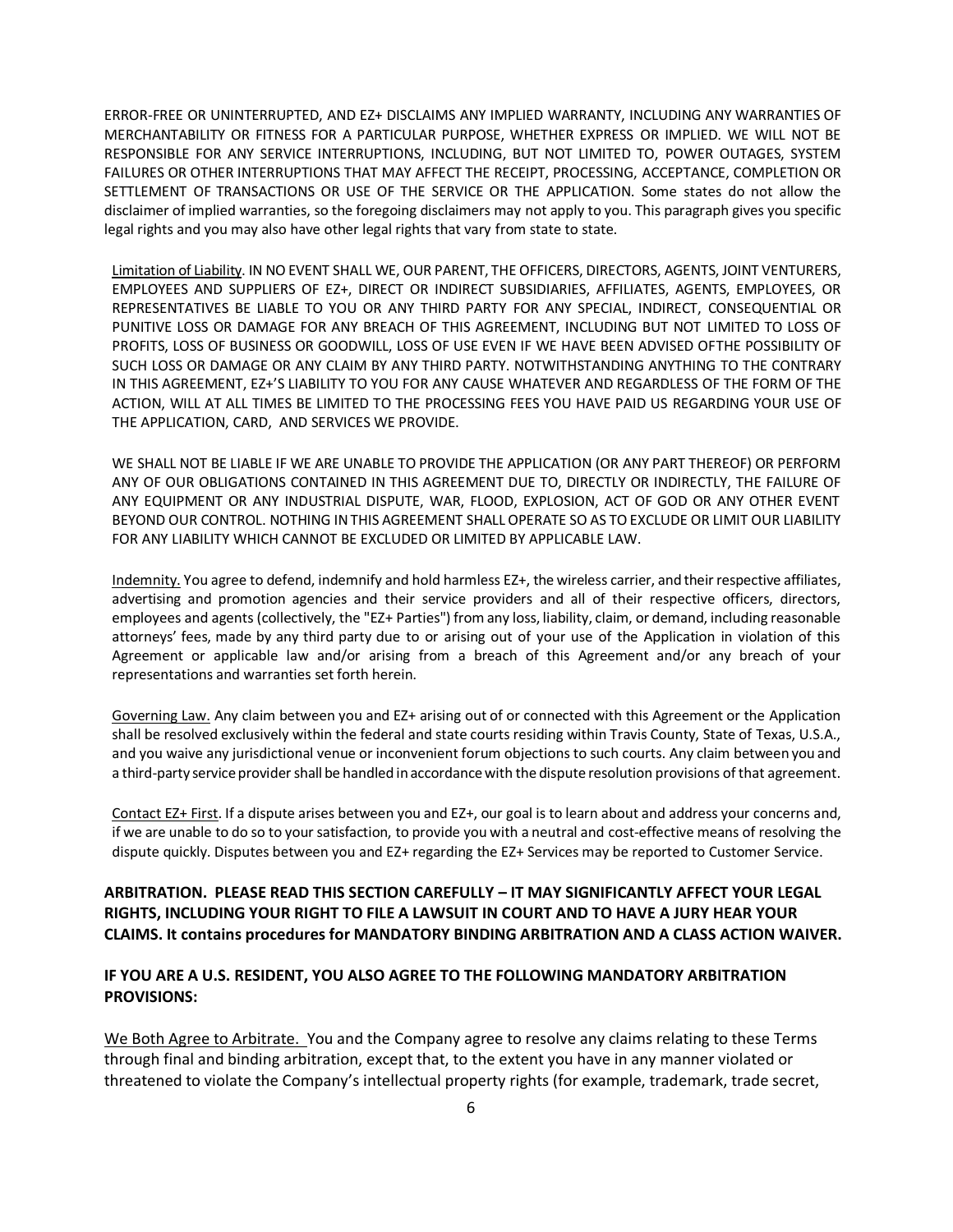copyright, or patent rights). Under such circumstances The Company may bring a lawsuit solely for injunctive relief to stop unauthorized use or abuse of the Site, or intellectual property infringement (for example, trademark, trade secret, copyright, or patent rights) without first engaging in arbitration or the informal dispute-resolution process described above.

What is Arbitration? Arbitration is more informal than a lawsuit in court and seeks to resolve disputes more quickly. Instead of a judge or a jury, the case will be decided by a neutral arbitrator who has the power to award the same damages and relief that a court can. If any provision of this arbitration agreement is found unenforceable, the unenforceable provision shall be severed, and the remaining arbitration terms shall be enforced.

Arbitration Procedures**:** The Federal Arbitration Act governs the interpretation and enforcement of this dispute resolution provision. Arbitration shall be initiated through America Arbitration Association ("AAA"). Any dispute, controversy, or claim arising out of or relating to these Terms shall be referred to and finally determined by arbitration in accordance with the AAA Consumer Arbitration Rules. If there is a conflict between AAA's Consumer Arbitration Rules and the rules set forth in this Agreement to Arbitrate, the rules set forth in this Agreement to Arbitrate will govern. To initiate arbitration, you or the Company must do the following things:

(1) Write a demand for Arbitration. The demand must include a description of the Claim and the amount of damages sought to be recovered. A demand for arbitration may be submitted through AAA at www.adr.org.

(2) Send one copy of the Demand for Arbitration to the Company by email at legal@ezcorp.com. Payment of all filing, administration and arbitrator fees will be governed by the AAA Consumer Arbitration Rules. Arbitration under this agreement shall be held in the United States county where you live or work, or any other location we mutually agree to. The arbitration may award on an individual basis the same damages and relief as a court (including injunctive relief). Any judgment on the award rendered by the arbitrator may be entered in any court of competent jurisdiction.

Authority of Arbitrator. The arbitrator will decide the rights and liabilities, if any, of you and the Company, and the dispute will not be consolidated with any other matters or joined with any other cases or parties. The arbitrator shall have the authority to grant motions dispositive of all or part of any claim. The arbitrator shall have the authority to award monetary damages and to grant any non-monetary remedy or relief available to an individual under applicable law, the AAA Consumer Arbitration Rules, and the Terms. The arbitrator shall issue a written award and statement of decision describing the essential findings and conclusions on which the award is based, including the calculation of any damages awarded. The arbitrator has the same authority to award relief on an individual basis that a judge in a court of law would have. The award of the arbitrator is final and binding upon you and The Company.

No Class Actions. You may only resolve disputes with us on an individual basis and may not bring a claim as a plaintiff or a class member in a class, consolidated, or representative action. Class arbitrations, class actions, private attorney general actions, and consolidation with other arbitrations are not allowed.

**WAIVER OF JURY TRIAL: THE PARTIES HEREBY WAIVE THEIR CONSTITUTIONAL AND STATUTORY RIGHTS TO GO TO COURT AND HAVE A TRIAL IN FRONT OF A JUDGE OR A JURY**, instead electing that all claims and disputes shall be resolved by arbitration. Arbitration procedures are typically more limited, more efficient and less costly than rules applicable in court and are subject to very limited review by a court. In the event any litigation should arise between you and the Company in any state or federal court in a suit to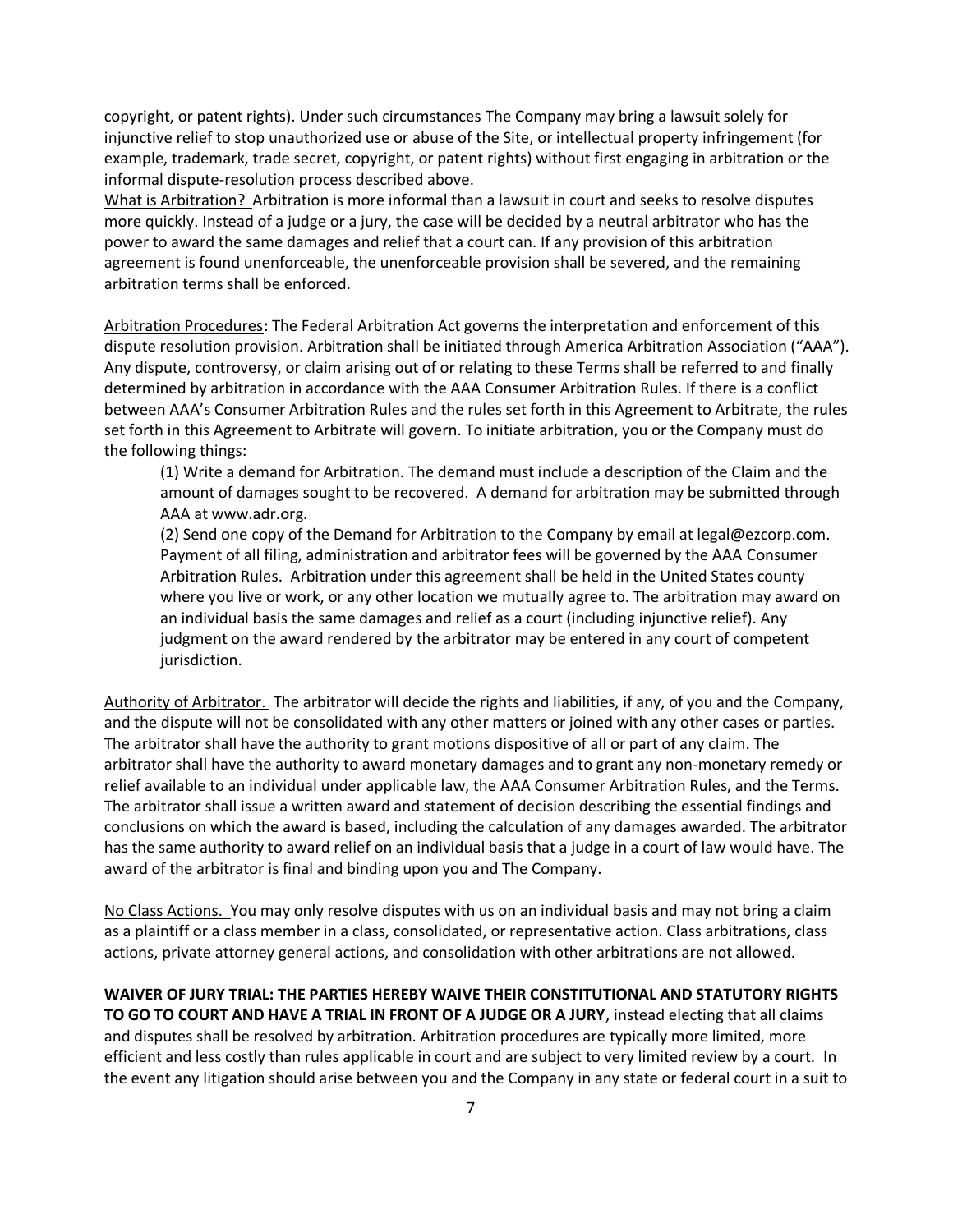vacate or enforce an arbitration award or otherwise, YOU AND THE COMPANY WAIVE ALL RIGHTS TO A JURY TRIAL, instead electing that the dispute be resolved by a judge. YOU ACKNOWLEDGE THAT YOU HAVE BEEN ADVISED THAT YOU MAY CONSULT WITH AN ATTORNEY IN DECIDING TO ACCEPT THIS AGREEMENT TO ARBITRATE.

Opt-Out of Agreement to Arbitrate. You can decline this agreement to arbitrate by emailing the Company at legal@ezcorp.com and providing the requested information as follows: (1) Your Name; (2) Your Address; (3) Your Phone Number; (4) and clear statement that you wish to opt out of this arbitration provision in the Terms of Use. The Opt-Out Notice must be emailed no later than 30 days after the date you first accept the Terms of Use by using the website.

Improperly Filed Litigation. All Claims you bring against EZ+ must be resolved in accordance with this Agreement. All Claims filed or brought contrary to this Agreement shall be considered improperly filed and a breach of this Agreement. Should you file a Claim contrary to this Agreement, EZ+ may recover attorneys' fees and costs, provided that EZ+ has notified you in writing of the improperly filed Claim, and you have failed to promptly withdraw the Claim.

Insolvency Proceedings. If any proceeding by or against you is commenced under any provision of the United States Bankruptcy Code, as amended, or under any other bankruptcy or insolvency law, EZ+ will be entitled to recover all reasonable costs or expenses (including reasonable attorneys' fees and expenses) incurred in connection with the enforcement of this Agreement.

No Waiver. Our failure to act with respect to a breach of this Agreement by you or others does not waive our right to act with respect to subsequent or similar breaches. You agree that if EZ+ does not exercise or enforce any legal right or remedy which is contained in the Agreement (or which EZ+ has the benefit of under any applicable law), this will not be taken to be a formal waiver of EZ+'s rights and that those rights or remedies will still be available to EZ+.

Release of EZ+. If you have a dispute with one or more users or service providers using the Service, you release EZ+ (and our parent, affiliates, officers, directors, agents, joint ventures, employees and suppliers) from any and all Claims, demands and damages (actual and consequential) of every kind and nature arising out of or in any way connected with such disputes. To the extent permitted by applicable law, you waive and release us from all defenses, rights, and claims you have or may have against us arising from or relating to this Agreement

Attorneys' Fees and Costs. Except as may be provided in this Agreement, you agree to pay all costs incurred by us or our successors or assigns in collecting unpaid indebtedness or in enforcing this Agreement, including attorneys' fees and costs, as well as those costs, expenses and attorneys' fees incurred in appellate, bankruptcy, and post-judgment proceedings, except to the extent such costs, fees, or expenses are prohibited by applicable law.

Void Where Prohibited. Not all services described in this Agreement are available to all persons or at in all jurisdictions. We reserve the right in our sole discretion, to limit, restrict or prohibit the provision of any such services to any person or in any location. Any offer of a service in this Agreement shall be deemed void where prohibited.

Non-Assignability. You may not assign or transfer this Agreement or any of your rights, obligations, duties, responsibilities, or liabilities under this Agreement without our prior written consent, and any attempt to the contrary without our prior written consent shall be null and void. This Agreement shall be binding on you and your respective executors, administrators, and permitted assigns. We may assign all or portions of our rights and obligations under this Agreement without your approval to any entity which acquires all or substantially all of our assets or to any Affiliate or successor.

Severability. If any provision of this Agreement is determined to be invalid or unenforceable under any applicable law, the validity or enforceability of any other provision of this Agreement shall not be affected, and, in lieu of such invalid or unenforceable provision, there shall be added automatically, as part of this Agreement, a provision as